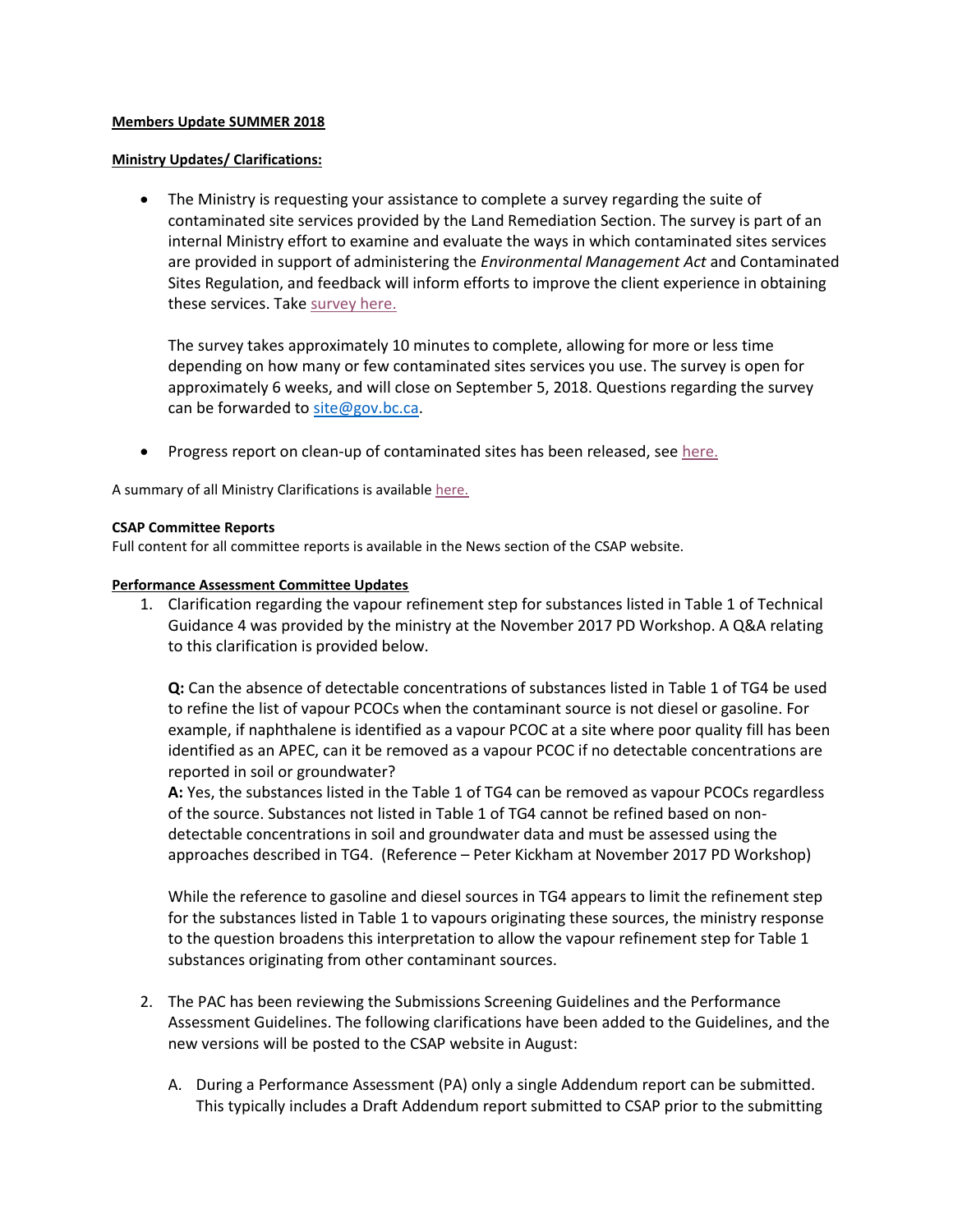AP(s) meeting with the PA panel, followed by a Final Addendum report within two months from the date that the submitting AP(s) receive the PA Stage 1 Review Findings.

- B. Submitting AP(s) must respond to Detailed Screening questions within 30 days of receiving them from the Administrative Screener (Anna).
- 3. For the specification of reasonable and foreseeable future land uses at a site and/or affected property, the AP should provide information in consideration of the factors listed in CSR Section 12:

(5) In specifying the primary land use, water use or sediment use under subsections (3),

(4) and (4.1), a director must take into account current and reasonable potential future land, water and sediment uses based on the following factors:

(a)current and proposed zoning for the site;

(b)land use and planning policies of the government or the municipality or

municipalities in which the site and neighbouring sites are situated;

(c)current site activities;

(d)proposed site activities;

(e)current and proposed uses for surface water and groundwater on the site;

(f)current and proposed land use, and surface water and groundwater uses of neighbouring sites;

(g)current nearby uses of other surface water and groundwater;

(h)the potential for surface water and groundwater to cause pollution;

(h.1)current and proposed uses for sediment at neighbouring sites;

- (h.2)potential for surface water, groundwater and sediment to cause pollution
- on neighbouring sites;

(i)other factors that a director considers appropriate in the circumstances.

## **Detailed Administrative Screening Update**

The Submission rate for Omnibus submissions continues to be below historic averages (10 per month) with twelve submissions received between Nov 1st, 2017 and March 31st, 2018 and a further sixteen received since April  $1^{st}$  (an average of less than 3 a month).

AP's are again reminded that some of you are not using the new Version 9.0 instrument templates which are available in the CSAP Submission Manager. Please ensure that the instrument version you are using includes "Version 9.0 R" in the footer of the instruments.

The new Annotated Summary of Site Condition has been posted to the CSAP website and Submitting AP's are encouraged to refer to this document when preparing submissions.

Screening issues that have come to light since our last newsletter include the lack of a metes and bounds survey for CoCs that list specific areas where different risk controls apply. It is not acceptable to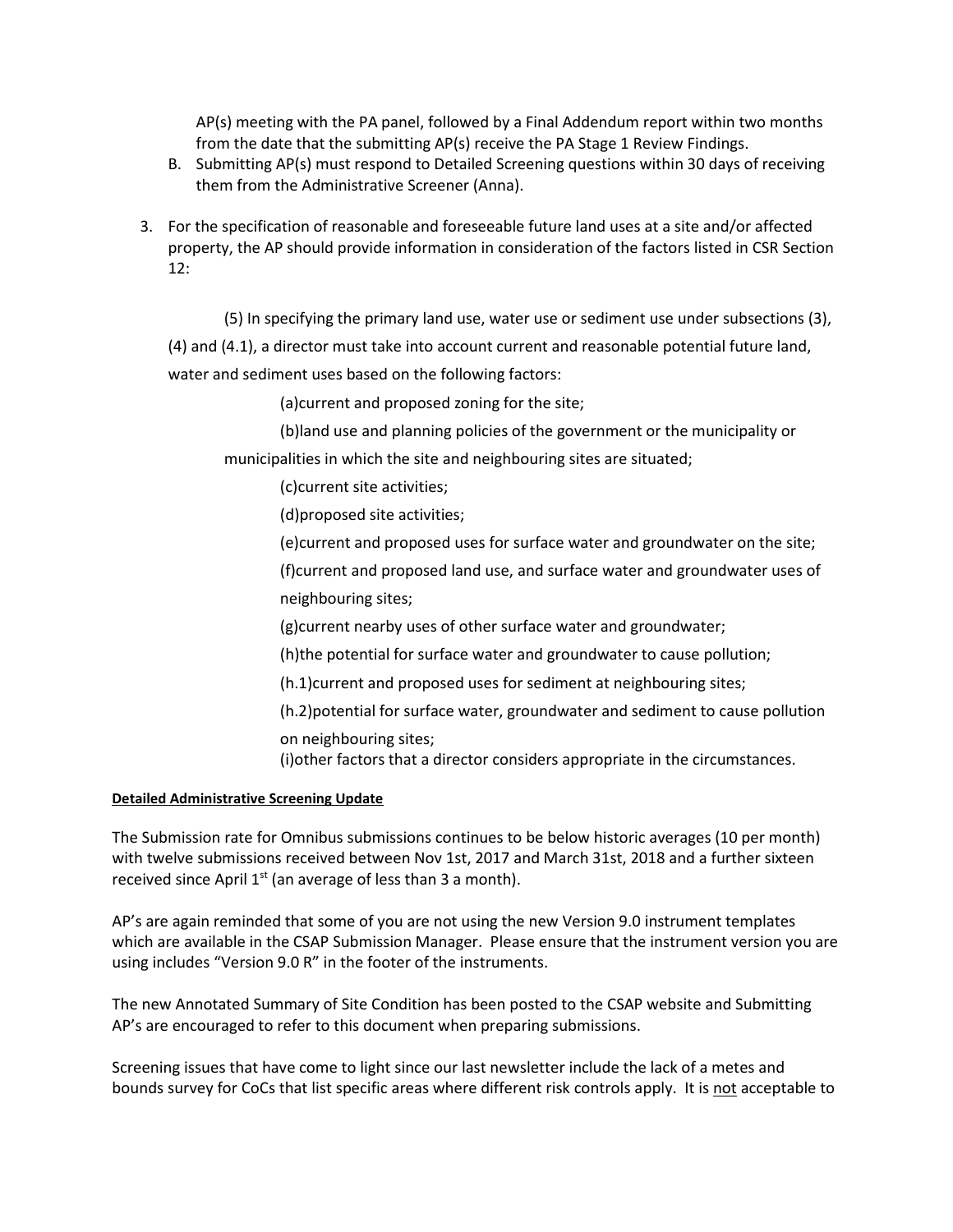reference these areas in figures in reports and these areas should be shown either directly in Schedule A site plan, or in an attached figure, and include a metes and bounds description in the CoC.

## **Membership Updates:**

- The committee has completed updates to the Membership Guidelines, Application Guidelines and Application Forms in order to improve clarify and streamline the application review process. Highlights of changes were presented at the June 6<sup>th</sup> AGM and are expected to be ready for posting to the website by end of July.
- **•** Reminder that the deadline is September  $7<sup>th</sup>$ , 2018 for applications to write the regulatory exam for those members who were unable to complete a CSAP submission as part of their renewal requirements.

#### **Professional Development Updates:**

\*New Forum for APs - Hello APs! CSAP is happy to announce that we now have our Member's Forum up and running. Now all we need is YOU. Got a question about a submission you are working on? Want to double check some of your assumptions? Why not post a question to the Forum. Or why not provide your thoughts in response to someone else's question? Remember, the dialogue is intended to be open, BUT none of the responses replace or supersede those that may be provided by ENV or the requirements under the Environmental Management Act. No question is a bad question, and no answer is necessarily correct. So why not try this out? We hope to see you there soon! [Sign up here.](https://csapsociety.bc.ca/csap-forum-disclaimer/)

### **CSAP News:**

PCOC List has been posted and can be found [here.](http://csapsociety.bc.ca/wp-content/uploads/r-PCOC-Guidance-June-2018-V1.0-002.pdf)

Congratulations to Raminder Grewal of Keystone Environmental Ltd., for being named as an EY Entrepreneur of the Year 2018 Pacific Region finalist! [Read more](https://mailchi.mp/keystoneenvironmental/keystone-environmental-impact-of-contamination-on-land-value-3305733?e=6a6b9b5989)

#### **CSAP Event Calendar:**

#### **Webinar – CSAP Submissions**

Sept.19th, 2018

[More info](https://csapsociety.bc.ca/events/)

#### **CSAP Fall PD Workshop**

Date: Nov.15th, 2018 Time: 8:30 check-in, 9 am start – 4:00pm Venue: 1055 Canada Place, West Meeting Level two, Rooms 211 – 214 More info to come

### **Industry Event Calendar:**

## **SABCS 8th Annual Technical Workshop on Contaminated Sites**

Earl and Jennie Lohn Policy Room, SFU Harbourside Centre, 515 West Hastings Street Vancouver, BC Sept. 26th, 2018

**SABCS 8th Annual Conference on Contaminated Sites** Segal Building, Room 1200 – 1500, 500 Granville Street, Vancouver, BC Sept. 27th, 2018 [More info](https://csapsociety.bc.ca/events/)